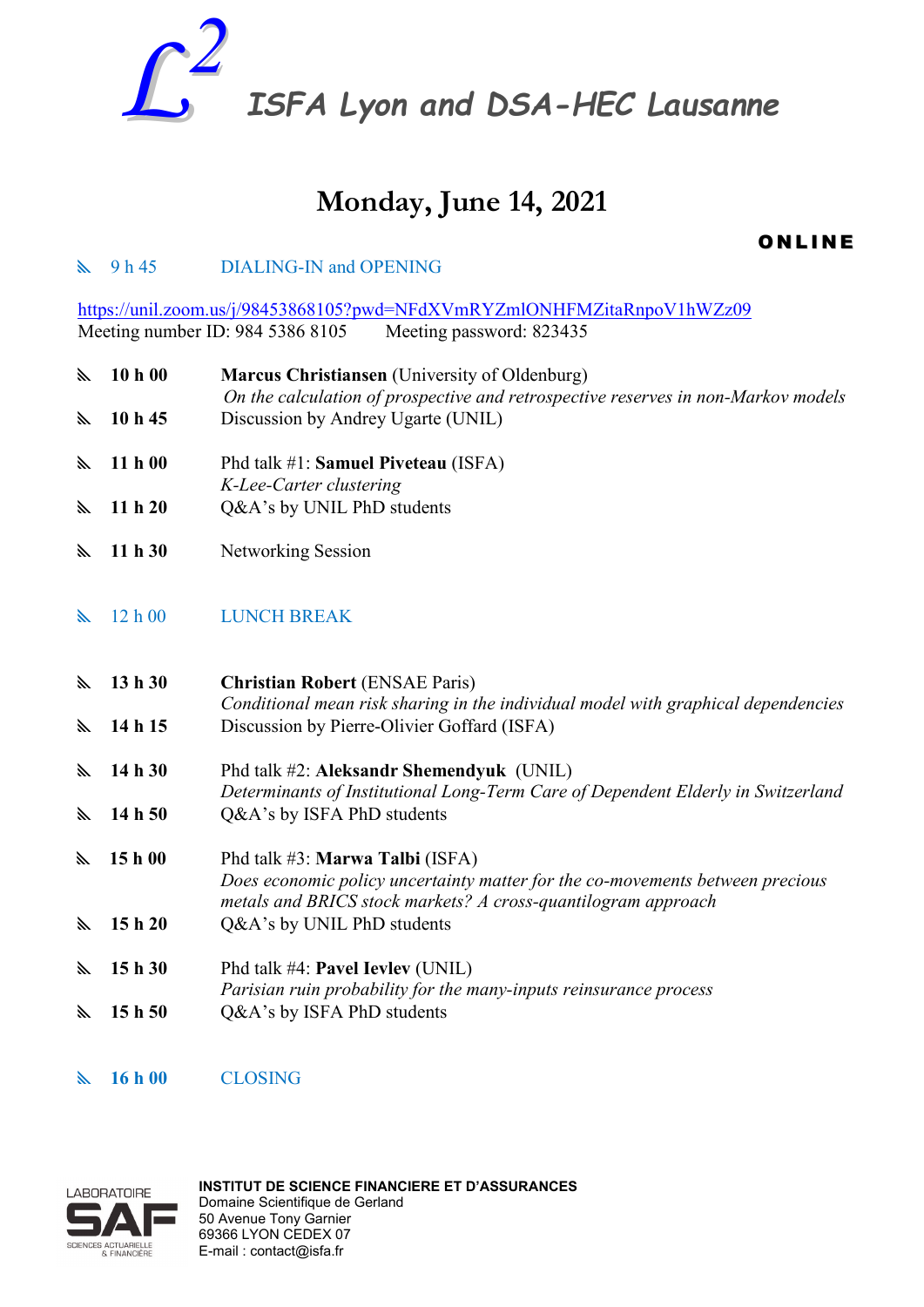

*ISFA Lyon and DSA-HEC Lausanne*

# **ABSTRACTS**

# **Marcus Christiansen**:*On the calculation of prospective and retrospective reserves in non-Markov models*

Abstract: Almost all life and health insurance models in the actuarial literature use either a Markov assumption or a semi-Markov assumption. This paper shows that non-Markov modelling is also feasible and presents suitable numerical and statistical tools for the calculation of prospective and retrospective reserves. A central idea is to base the calculation of reserves on forward and backward transition rates. Feasible estimators for the forward transition rates have been recently suggested in the medical statistics literature. This paper slightly extends them according to insurance needs and newly introduces symmetric estimators for backward transition rates. Only few adjustments are actually needed in the classical insurance formulas when switching from Markov modelling to as-if-Markov evaluations in order to avoid model risk.

#### **Samuel Piveteau:** *K-Lee-Carter clustering*

Abstract: We propose a method named the K-Lee-Carter model allowing us to cluster different mortality time series. This method produces K different groups on which the applications of the Lee-Carter model leads to the minimization of the mean squared errors. While this algorithm may appear to be complex, we demonstrate that it is actually a particular case of the usual K-centroids approach, with a specific distance function. This equivalence makes the implementation easier and faster, using standard software and packages. Two variations of this method are proposed to overcome the potential erratic results and add expert judgments: the constrained and the penalized K-Lee-Carter model. We provide two applications: the first one the US population by age and sex and the second on the US female population clustered by cause of death and age. In each case, we observe that the K-Lee-Carter model generates, for the same number of groups, better results than the usual arbitrary clusters.

## **Christian Robert:** *Conditional mean risk sharing in the individual model with graphical dependencies*

Abstract: Conditional mean risk sharing appears to be effective to distribute total losses among participants within an insurance pool. This paper develops analytical results for this allocation rule in the individual risk model with dependence induced by the respective position within a graph. Precisely, losses are modeled by zeroaugmented random variables whose joint occurrence distribution and individual claim amount distributions are based on network structures and can be characterized by graphical models. The Ising model is adopted for occurrences and loss amounts obey decomposable graphical models that are specific to each participant. Two graphical structures are thus used: a first one to describe the contagion among member units within the insurance pool and a second one to model the spread of losses inside each participating unit. The proposed individual risk model is typically useful for modeling operational risks, catastrophic risks or cyber security risks.



**INSTITUT DE SCIENCE FINANCIERE ET D'ASSURANCES**  Domaine Scientifique de Gerland 50 Avenue Tony Garnier 69366 LYON CEDEX 07 E-mail : contact@isfa.fr